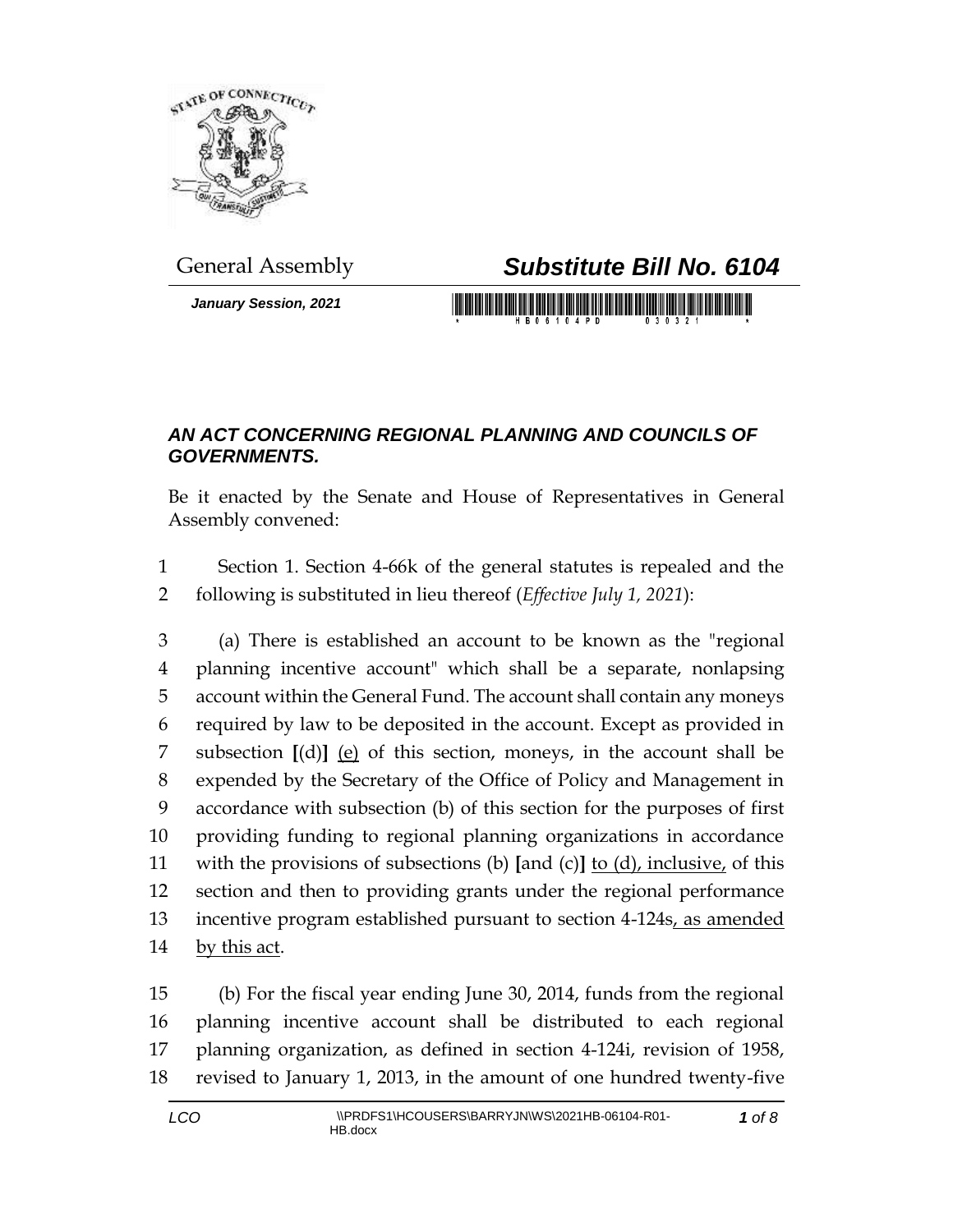thousand dollars. Any regional council of governments that is comprised of any two or more regional planning organizations that voluntarily consolidate on or before December 31, 2013, shall receive an additional payment in an amount equal to the amount the regional planning organizations would have received if such regional planning organizations had not voluntarily consolidated.

 (c) **[**Beginning in**]** For the fiscal year ending June 30, 2015, and **[**annually thereafter**]** each fiscal year thereafter until July 1, 2021, funds from the regional planning incentive account shall be distributed to each regional council of governments formed pursuant to section 4-124j, in the amount of one hundred twenty-five thousand dollars plus fifty cents per capita, using population information from the most recent federal decennial census. Any regional council of governments that is comprised of any two or more regional planning organizations, as defined in section 4-124i, revision of 1958, revised to January 1, 2013, that voluntarily consolidated on or before December 31, 2013, shall receive a payment in the amount of one hundred twenty-five thousand dollars for each such regional planning organization that voluntarily consolidated on or before said date.

 (d) For the fiscal year ending June 30, 2022, and each fiscal year thereafter, funds from the regional planning incentive account in a total amount equal to four million one hundred thousand dollars or one-third of the moneys required to be deposited in such account in the prior fiscal year, whichever is greater, shall be distributed to regional councils of 43 governments formed pursuant to section 4-124*j*. The secretary shall disburse to each regional council of governments one hundred eighty-45 five thousand five hundred dollars, plus sixty-eight cents per capita, using population information from the most recent federal decennial 47 census, except that if such total amount to be distributed exceeds four million one hundred thousand dollars, the secretary shall additionally disburse such excess amount proportionally among each regional council of governments on a per capita basis using such population information. The secretary may reduce the amount of any such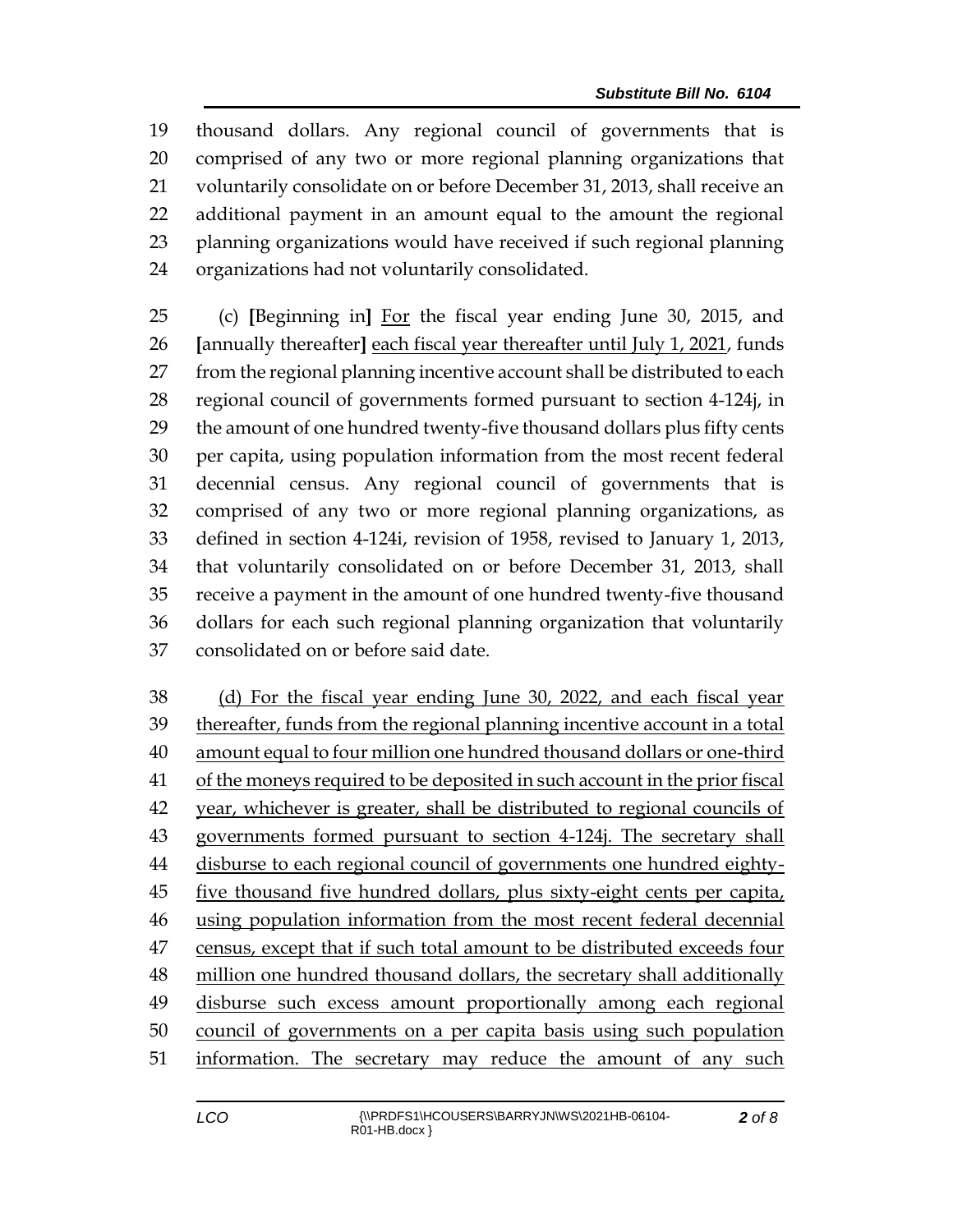disbursement, provided for any such reduction proposed by the 53 secretary that is greater than five per cent of the amount of such 54 disbursement, prior to making such reduction the secretary shall submit a report explaining and detailing such reduction to the joint standing committee of the General Assembly having cognizance of matters 57 relating to planning and development in accordance with the provisions of section 11-4a.

 **[**(d)**]** (e) There is established a regionalization subaccount within the regional planning incentive account. If the Connecticut Lottery Corporation offers online its existing lottery draw games through the corporation's Internet web site, online service or mobile application, the revenue from such online offering that exceeds an amount equivalent to the costs of the debt-free community college program under section 10a- 174 shall be deposited in the subaccount, or, if such online offering is not established, the amount provided under subsection (b) of section 364 of public act 19-117 for regionalization initiatives shall be deposited in the subaccount. Moneys in the subaccount shall be expended only for the purposes recommended by the task force established under section 4- 66s.

 Sec. 2. Section 4-66r of the general statutes is repealed and the following is substituted in lieu thereof (*Effective July 1, 2021*):

 For the fiscal year ending June 30, **[**2018**]** 2022, and each fiscal year thereafter, each regional council of governments shall **[**, within available appropriations,**]** receive a grant-in-aid to be known as a regional services grant, the amount of which shall be based on **[**a formula to be determined by the Secretary of the Office of Policy and Management. No such council shall receive a grant for the fiscal year ending June 30, 2018, unless the secretary approves a spending plan for such grant moneys submitted by such council to the secretary on or before November 1, 2017. No such council shall receive a grant for the fiscal year ending June 30, 2019, or any fiscal year thereafter, unless the secretary approves a spending plan for such grant moneys submitted by such council to the secretary on or before July 1, 2018, and annually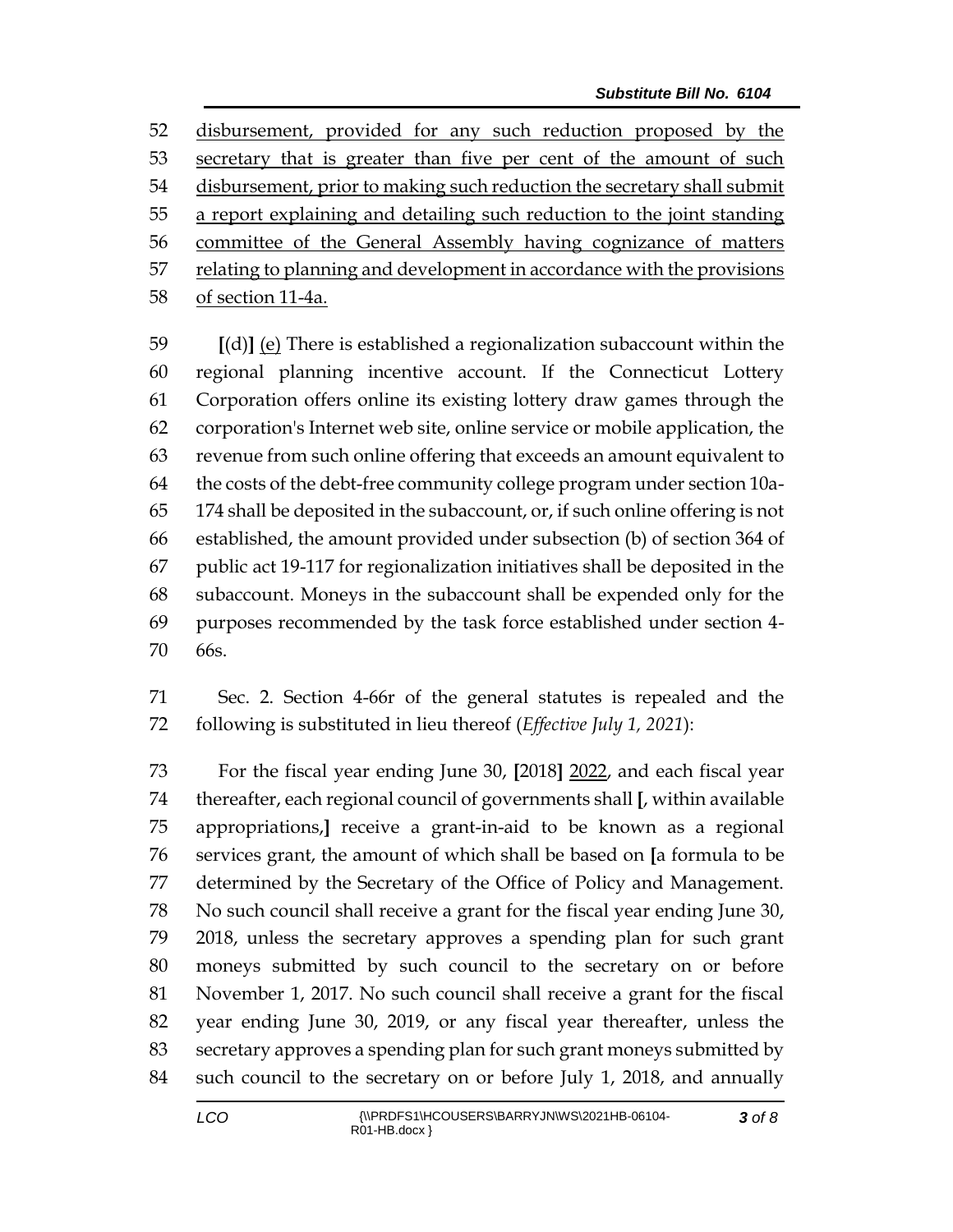thereafter**]** the formula established pursuant to section 4-66k, as amended by this act. Each regional council of governments shall use such grant funds for planning purposes and to achieve efficiencies in the delivery of municipal services, without diminishing the quality of such services. On or before October 1, **[**2018**]** 2022, and annually thereafter, each regional council of governments shall submit a report, in accordance with section 11-4a, to the joint standing committees of the General Assembly having cognizance of matters relating to planning and development and finance, revenue and bonding, and to the secretary. Such report shall (1) summarize the expenditure of such grant funds, (2) describe any regional program, project or initiative currently provided or planned by the council, (3) review the performance of any existing regional program, project or initiative relative to its initial goals and objectives, (4) analyze the existing services provided by member municipalities or by the state that, in the opinion of the council, could be more effectively or efficiently provided on a regional basis, and (5) provide recommendations for legislative action concerning potential impediments to the regionalization of services.

 Sec. 3. Subsections (b) to (e), inclusive, of section 4-124s of the general statutes are repealed and the following is substituted in lieu thereof (*Effective July 1, 2021*):

 (b) There is established a regional performance incentive program that shall be administered by the Secretary of the Office of Policy and Management. **[**On or before December 31, 2011, and annually thereafter, any regional council of governments, any two or more municipalities acting through a regional council of governments, any economic development district, any regional educational service center or any combination thereof may submit a proposal to the secretary for: (1) The joint provision of any service that one or more participating municipalities of such council, educational service center or agency currently provide but which is not provided on a regional basis, (2) a 116 planning study regarding the joint provision of any service on a regional basis, or (3) shared information technology services. A copy of said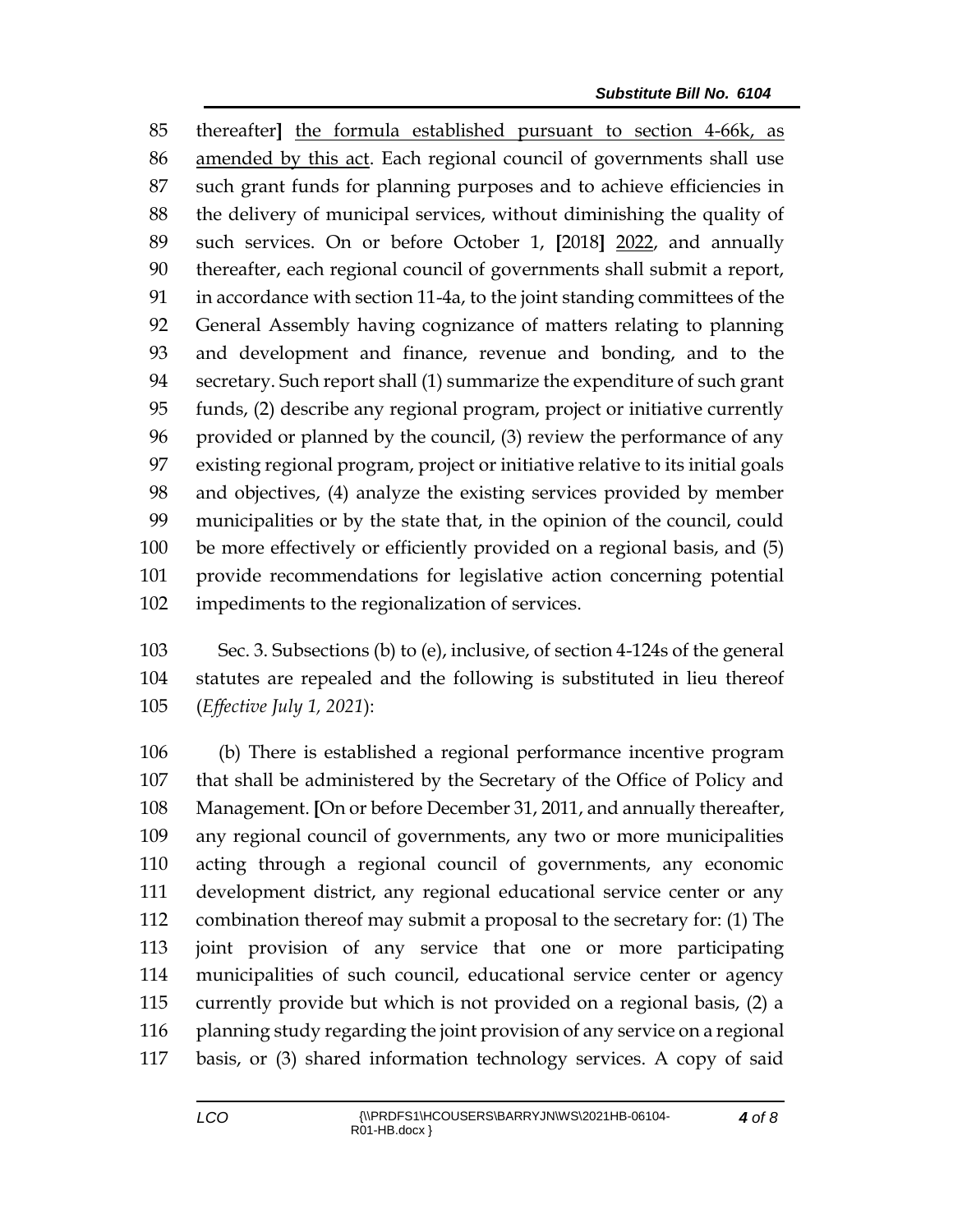proposal shall be sent to the legislators representing said participating municipalities.**]** In furtherance of the purposes of such program, the secretary shall make available an amount equal to not less than ninety per cent of the moneys remaining annually in the regional planning incentive account, established pursuant to subsection (a) of section 4- 66k, after the disbursement of funds to each regional council of government under the formula established pursuant to section 4-66k, as amended by this act. The secretary may provide funding for any proposal submitted to the secretary by a regional council of governments, an economic development district, a regional educational service center or any combination thereof for: (1) The joint provision of any government service; or (2) a planning study regarding the joint provision of any service on a regional basis. Any local or regional board of education or regional educational service center serving a population greater than one hundred thousand may submit a proposal to the secretary for a regional special education initiative.

 (c) (1) A regional council of governments, an economic development district, a regional educational service center or a local or regional board of education shall submit each such proposal in the form and manner the secretary prescribes and shall **[**, at a minimum, provide the following information for each proposal: (A) Service or initiative description; (B) the explanation of the need for such service or initiative; (C) the method of delivering such service or initiative on a regional basis; (D) the organization that would be responsible for regional service or initiative 142 delivery;  $(E)$  a description of the population that would be served;  $(F)$  the manner in which regional service or initiative delivery will achieve economies of scale; (G) the amount by which participating municipalities will reduce their mill rates as a result of savings realized; (H) a cost benefit analysis for the provision of the service or initiative by each participating municipality and by the entity or board of education submitting the proposal; (I) a plan of implementation for delivery of the service or initiative on a regional basis; (J) a resolution endorsing such proposal approved by the legislative body of each participating municipality; and (K) an explanation of the potential legal obstacles, if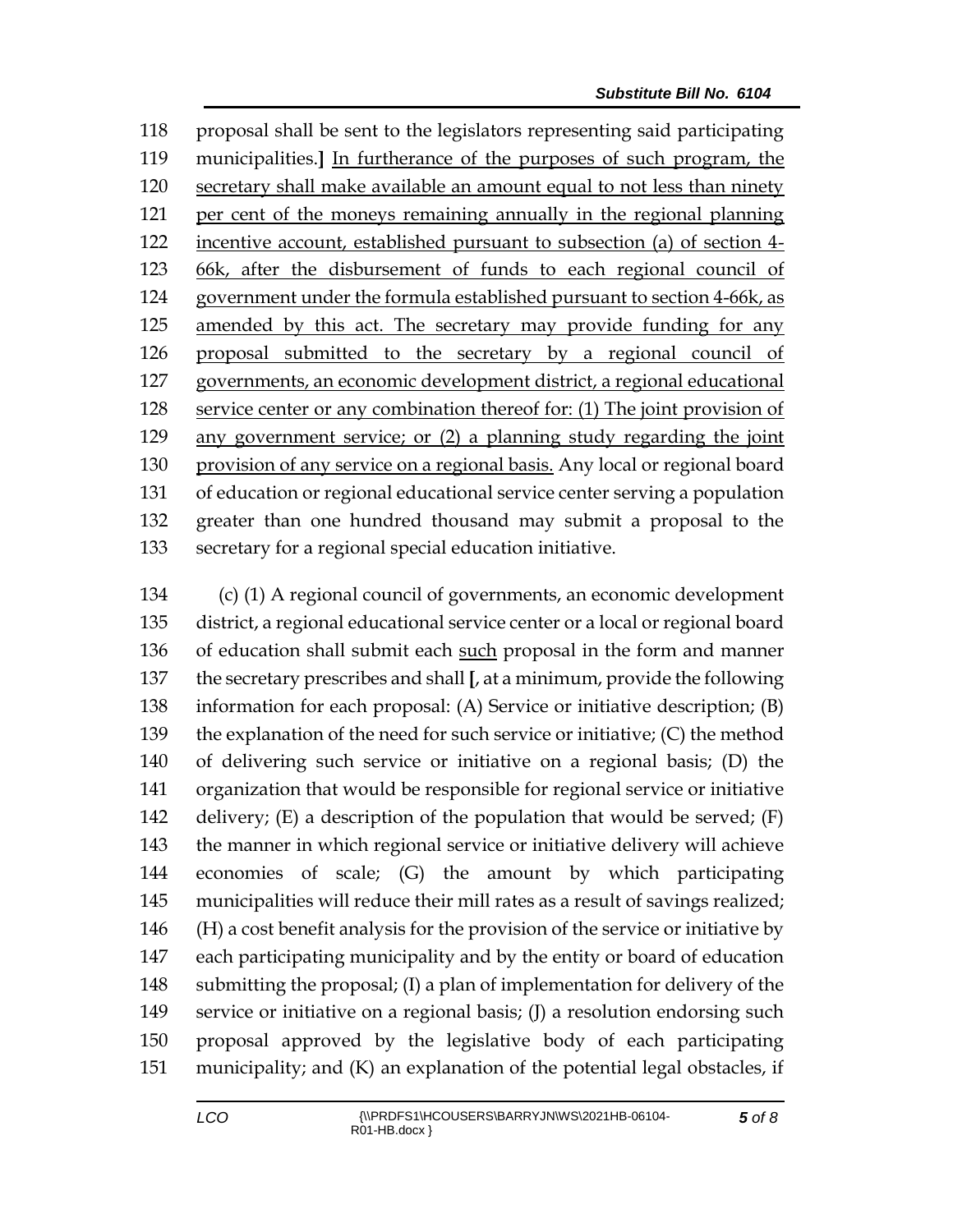any, to the regional provision of the service or initiative**]** provide a resolution endorsing such proposal approved by the regional council of governments of each planning region in which the jointly provided government service or planning study thereon is to be conducted. On or before December 1, 2021, and annually thereafter, the Connecticut Advisory Commission on Intergovernmental Relations, established pursuant to section 2-79a, may recommend to the secretary any specific proposal for achieving additional cost savings through regional efficiencies, which recommended proposal shall be submitted in the form and manner the secretary prescribes. The secretary may provide funding, within available resources, to a regional council of governments, an economic development district, a regional educational service center or any combination thereof for the purpose of administering any proposal described in this subsection or subsection (b) of this section.

 (2) The secretary shall review each proposal and shall award grants for proposals the secretary determines best meet the requirements of this section. **[**In awarding such grants, the secretary shall give priority to a proposal submitted by (A) any entity specified in subsection (a) of this section that includes participation of all of the member municipalities of such entity, and which may increase the purchasing power of participating municipalities or provide a cost savings initiative resulting in a decrease in expenses of such municipalities, allowing such municipalities to lower property taxes, (B) any economic development district, and (C) any local or regional board of education.**]**

 (d) On or before December 31, 2013, and annually thereafter until December 31, 2018, in addition to any proposal submitted pursuant to this section, any municipality or regional council of governments may apply to the secretary for a grant to fund: (1) Operating costs associated with connecting to the state-wide high speed, flexible network developed pursuant to section 4d-80, including the costs to connect at the same rate as other government entities served by such network; and (2) capital cost associated with connecting to such network, including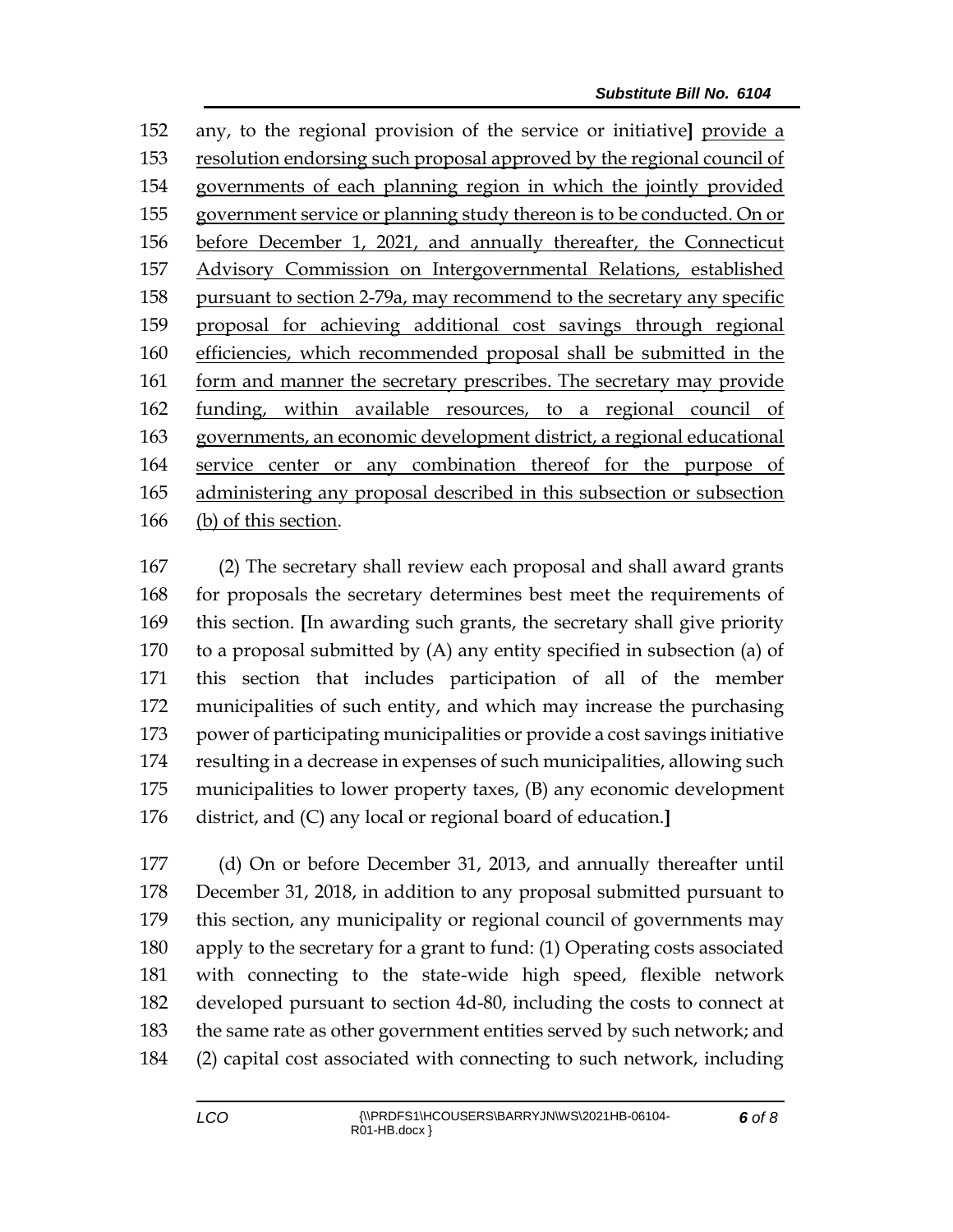expenses associated with building out the internal fiber network 186 connections required to connect to such network, provided the secretary shall make any such grant available in accordance with the two-year schedule by which the Bureau of Enterprise Systems and Technology recommends connecting each municipality and regional council of governments to such network. Any municipality or regional council of governments shall submit each application in the form and manner the secretary prescribes.

 (e) The secretary shall submit to the Governor and the joint standing **[**committee**]** committees of the General Assembly having cognizance of matters relating to planning and development and finance, revenue and bonding a report on the grants provided pursuant to this section. Each such report shall include information on the amount of each grant, and the potential of each grant for leveraging other public and private investments. The secretary shall submit a report for the fiscal year commencing July 1, 2011, not later than February 1, 2012, and shall submit a report for each subsequent fiscal year not later than the first day of March in such fiscal year. **[**Such reports shall include the property tax reductions achieved by means of the program established pursuant to this section.**]**

 Sec. 4. Section 4-124n of the general statutes is repealed and the following is substituted in lieu thereof (*Effective July 1, 2021*):

 A regional council of governments shall adopt bylaws for the conduct of its business and shall annually elect from among the representatives to the council a chairman, a vice-chairman, a secretary, a treasurer **[**, who shall be bonded,**]** and such other officers as may be designated or permitted in the bylaws. The bylaws may provide for alternate representatives of the council to attend and vote at any meeting in place of absent representatives and may provide for the organization of a regional planning commission. **[**No representative shall be eligible to serve more than two consecutive terms in the same office.**]** The bylaws **[**shall**]** may provide for an executive committee of the council and **[**an executive committee of the regional planning commission and may